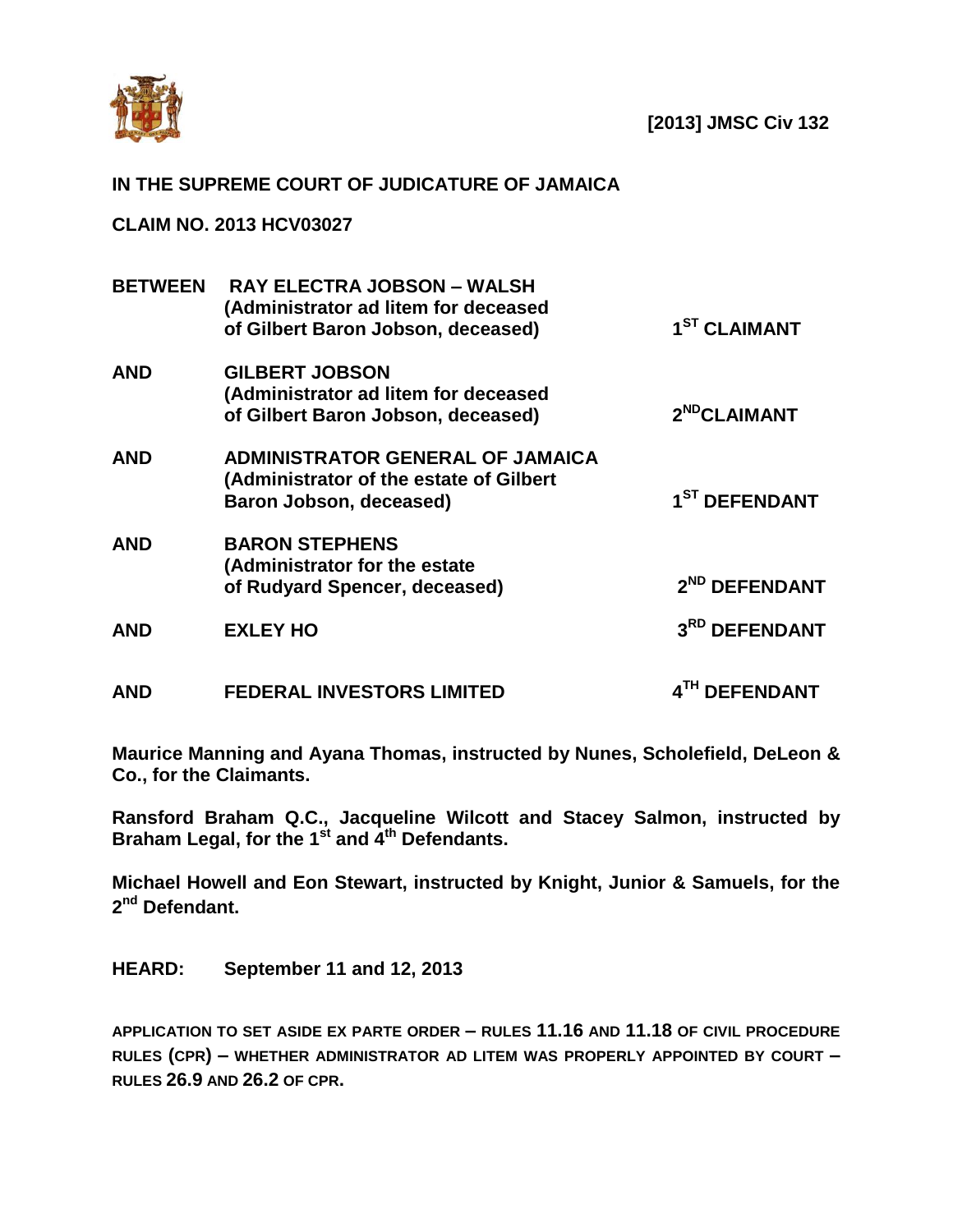## **ANDERSON, K., J.**

[1] The 1<sup>st</sup> and 4<sup>th</sup> defendants in respect of this claim have filed an application for court orders seeking by that means, to set aside the order made by the Honourable 'Ms. Justice George,' as was made on May 17, 2013. That application was filed on June 19, 2013 and is supported by one affidavit, which has been deposed to by the Administrator General for Jamaica, this being: Lona Millicent Brown. That affidavit was filed on June 19, 2013. Although the claimants have filed no affidavit evidence in response to the said application for court orders, they nonetheless, have strongly opposed the said application. They have done so by means of legal arguments which their counsel, namely: attorneys Maurice Manning and Ayana Thomas, have strongly advanced before this court. Equally, the attorneys for the 1<sup>st</sup> and 4<sup>th</sup> defendants, namely: Ransford Braham, Q.C. and Jacqueline Wilcott and Stacy Salmon, have very strongly advanced, on their clients' behalf, the reasons why they believe that their clients' application for court orders, ought to be granted by this court. The said application for court orders is also supported by the  $3<sup>rd</sup>$  defendant, counsel for whom, not only expressed that support, but in addition, advanced arguments of their own, before this court, in support of the said application.

[2] This court has taken into account all arguments advanced both in support of the application as well as those in opposition to it. This court will not though, in these reasons for its ruling on that application, expressly refer to all of those arguments, or even in any great detail, to any of those arguments, except to the extent that this court considers doing so necessary, for the purpose of setting out herein, the reasons for its ruling. This court though, wishes to express its thanks to all of the counsel who addressed the court in respect of the said application, not only for the clarity with which they respectively advanced their clients' arguments as to same, but also, for the helpful assistance which they all provided to this court in answering questions asked of them by this court with a view to better enabling this court to resolve the legal issues in dispute, as regards the said application.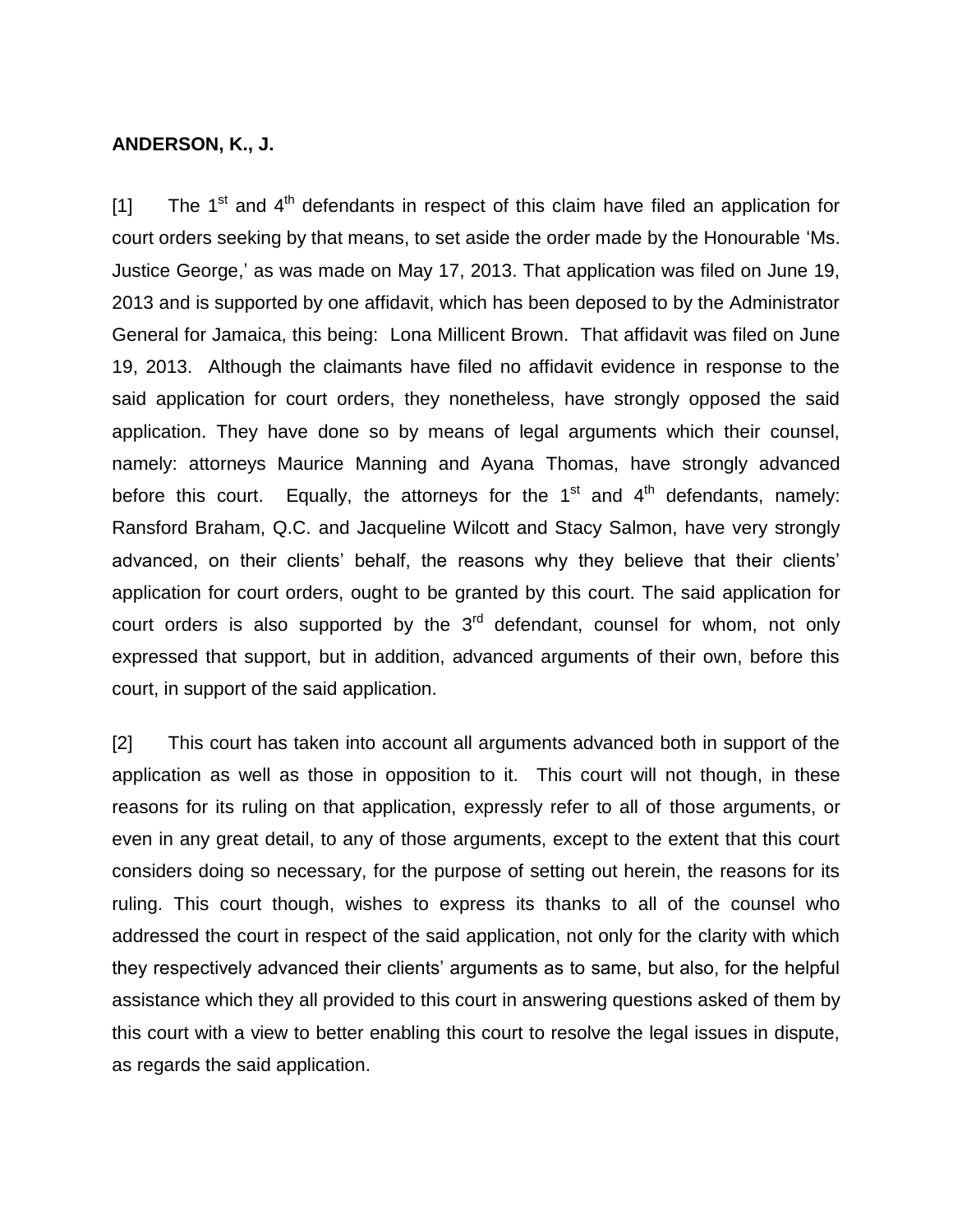- [3] The grounds for the said application for court orders, are as follows:
	- i) The 1<sup>st</sup> defendant, the Administrator General for Jamaica, was granted letters of administration on December 30, 1982, to administer the estate of Gilbert Baron Johnson, deceased.
	- ii) The Administrator General, in its capacity as administrator for the estate of Gilbert Baron Jobson, deceased, is responsible for representing the said estate in legal proceedings.
	- iii) Notwithstanding the Administrator General having obtained letters of administration to administer the estate of Gilbert Baron Jobson, deceased and order was made by the Honourable Ms. Justice George on May 17, 2013, appointing the claimants herein, administrators ad litem, for the said estate.
	- iv) The said order appointing the claimants administrators ad litem, was wrongly obtained.

[4] The 1<sup>st</sup> and 4<sup>th</sup> defendants have taken no issue with regard to the hearing before Mrs. Justice George (this being her correct marital designation), having taken place without either of them having been notified of the making of such application prior to the orders which were made by the court arising from same, having, at a later date, been served on them. To put it another way, the applicants have taken no issue with the court order which they are now seeking to have set aside, having arisen from an ex parte application for court orders. It is appropriate for them to have taken such a position, since rule 21.2 of Jamaica's civil procedure rules, makes express provision at paragraph 5 thereof (5), for the appointment of a representative claimant without notice. The order of Mrs. Justice George appointed the claimants as administrators ad litem of the estate of Gilbert Jobson, deceased. As such, in that capacity, the claimants having been so appointed by this court, are expected to represent the estate of the deceased during the pendency of court proceedings pertaining to this claim and only represent such estate for the limited purpose of pursuing this claim on behalf of the deceased's estate.

[5] This then brings sharply into focus, the precise nature of the reasons as to why the 1<sup>st</sup> and 4<sup>th</sup> defendants are now seeking to have the order of Mrs. Justice George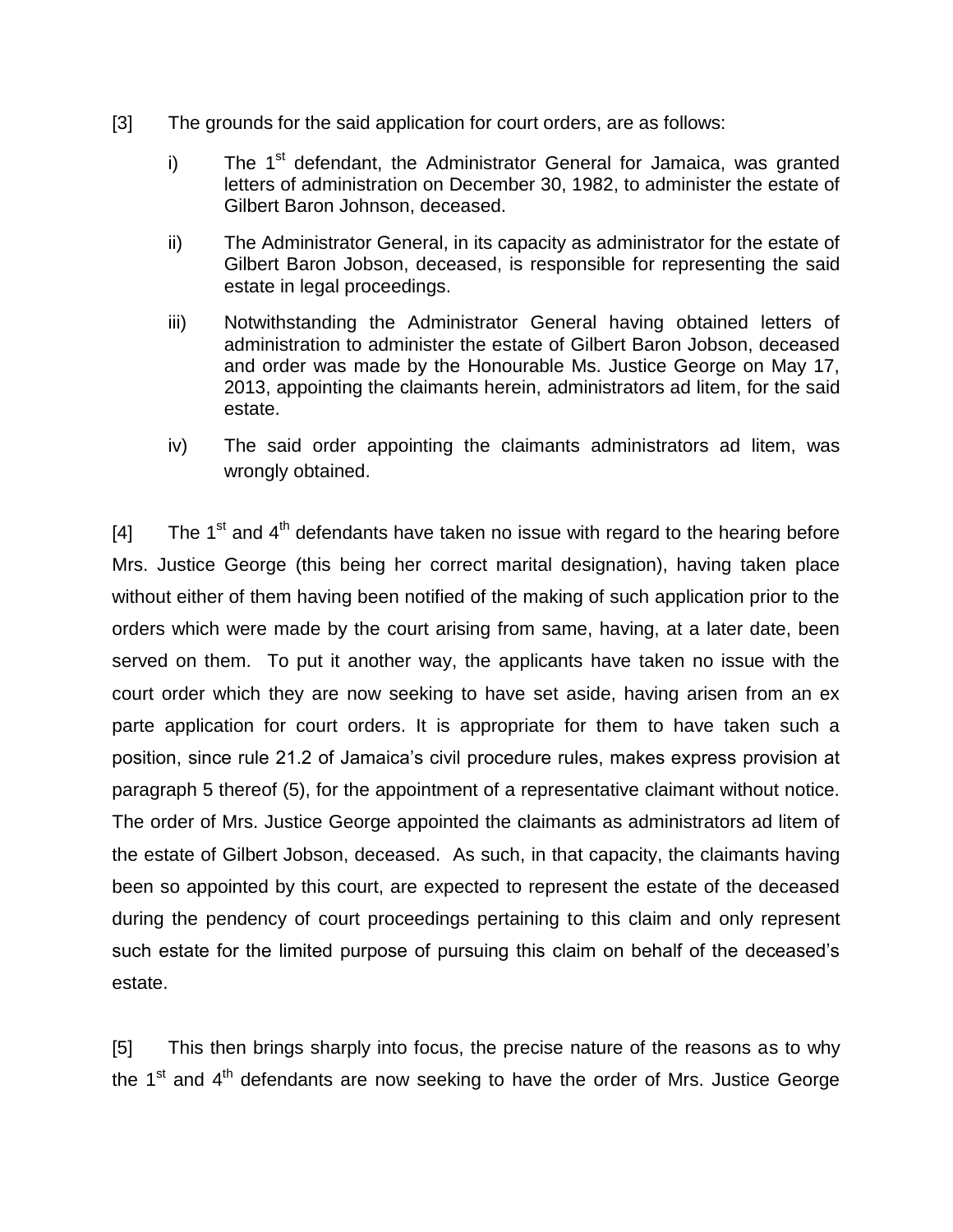appointing the claimants as administrators ad litem of the deceased's estate, now set aside by another judge of the same court which granted the order in the first place. The essence of those reasons is that since it is undisputed, that the Administrator General was appointed as the administrator of the deceased's estate and thus, is possessed of lawful authority, unlimited in scope as and when granted, to perform the functions of administrator of the estate of the deceased, there now exists therefore, it is contended, a palpable incongruity between that order, which would have been obtained in separate legal proceedings, appointing the Administrator General as the administrator of the deceased's estate and thus, as an administrator thereof, without limitation being placed on the scope of that office's administrator's powers, duties and privileges, whilst performing that office's functions in that capacity, as against the order made by Mrs. Justice George appointing the claimants as administrators ad litem, solely for the purpose of representing the estate of the deceased for the limited purpose of pursuing this claim. It should be noted though, that Mrs. Justice George is to be taken as having been fully aware, prior to her order having been made, that this court had, before then, appointed the Administrator General as the administrator of the deceased's estate. She is presumed to have been so aware, since the affidavit evidence which was led in support of the claimants' application to be appointed as administrators ad litem, had expressly stated not only that such appointment had been made, but also, the date of such appointment. The alleged legal impropriety, or otherwise, of the making of the order by Mrs. Justice George appointing the claimants as administrators ad litem of the deceased's estate, for the purposes of enabling the pursuit of this claim by them, in circumstances where, on the date when the claimants were so appointed by this court, there already existed an administrator of the deceased's estate, whose office was thereby possessed of an unlimited grant of administration, is therefore at the nub of the  $1<sup>st</sup>$  and  $4<sup>th</sup>$  defendants' contentions as regards this particular application of theirs.

[6] This court though, for present purposes, ought not to be considered by anyone as being even capable of, much less actually functioning as, an appellate court would. That is not and cannot be this court's rule when considering whether an order made by another judge of this same court and therefore possessed of the same jurisdiction as I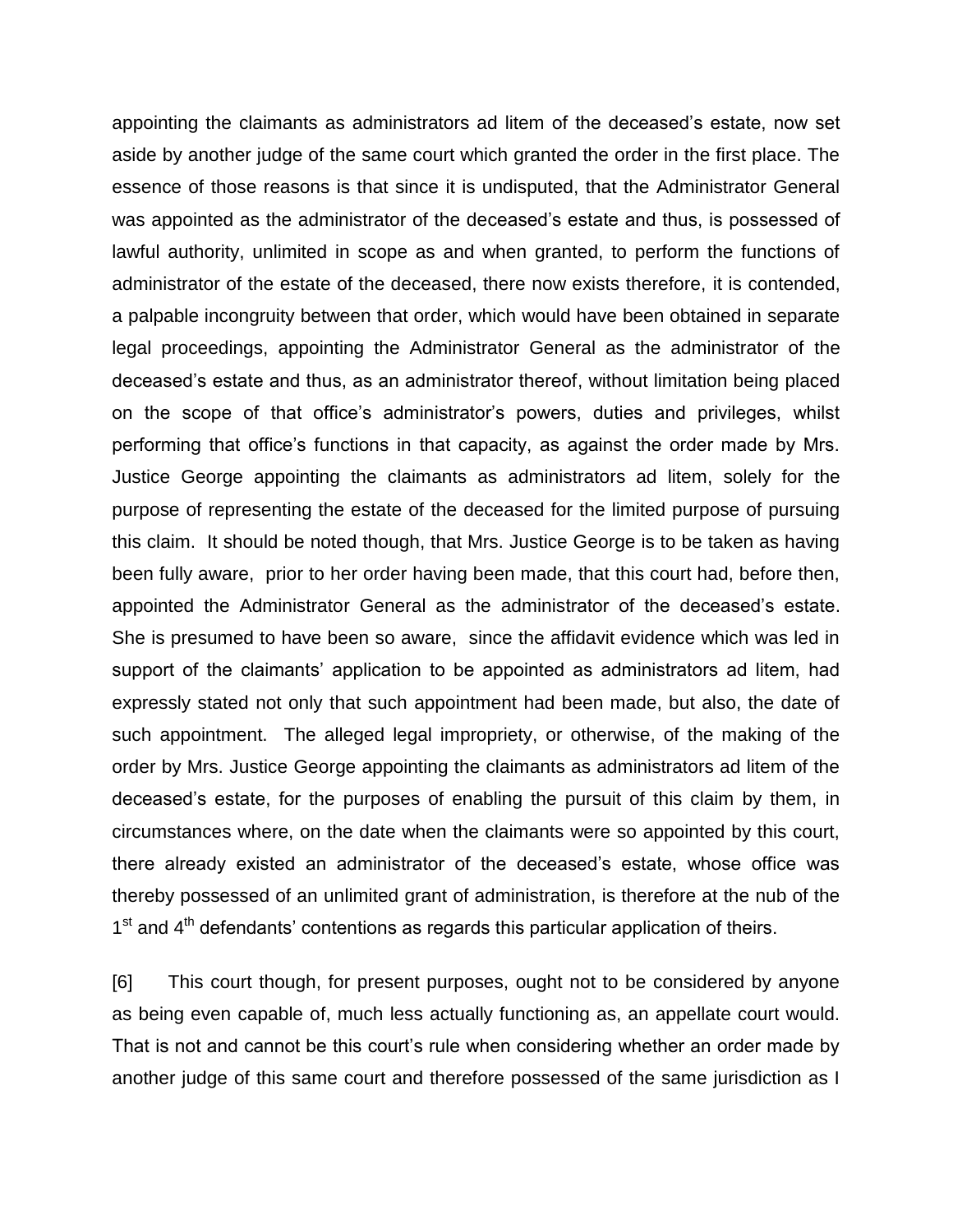have, whenever I am presiding in this court, ought to be either set aside or varied. This court though, undisputedly, is possessed of both a general power to vary or revoke any order earlier made by this court (see rule 26.1 (7) of the CPR ) as well as a special power, in accordance with rule in 11.16 of the C.P.R. to set aside or vary any order made on application which was made without notice. This court considers that the applicable rule of court for the purposes of the present application, would not be the general powers of this court, to vary or revoke any earlier order made by this court, but instead, the special power to set aside or vary any order made on an application which was made without notice. The parties' counsel, it should be noted, seem to accept this, since they respectively made submissions to this court in the context of rule 11.16 of the CPR, as distinct from and indeed, without having referred at all, to rule 26.1 (7) of the CPR. Additionally, this court wishes to state, primarily for the benefit of litigants and legal practitioners generally, that rule 11.18 of the CPR, although for the most part, framed in very similar terms as rule 11.16 of the CPR, is nonetheless inapplicable to the matter at hand. This is because, as this court understands it, rule 11.18 applies only in circumstances wherein, after notice of an application has been provided, that application is later heard, in the absence of the party to whom such notice had earlier been given. Rule 11.18 will then operate, so as to permit a person who has acted in compliance with that rule, to apply to this court to set aside an earlier order of this court, which was made in that party's absence, this though, provided that notice of that application had been provided to that party. This court so concludes because firstly, it is noticeable that rule 11.17 of the CPR specifies the power of this court to proceed with the hearing of an application, notwithstanding the absence of a party on whom notice of the hearing of that application had been served, at the actual hearing of that application. Secondly, in respect of rule 11.18, unlike as with respect to rule 11.16, in order for such an application to be successful, affidavit evidence must be led, showing not only that if the applicant had been present, some other order might have been made, but also, that the applicant had a good reason for having failed to attend the hearing. No doubt, this is not at all required to be shown in circumstances wherein a party is applying to either vary or set aside an ex parte order, pursuant to rule 11.16, since it would not be necessary to do so, in circumstances wherein, no notice of the application was given.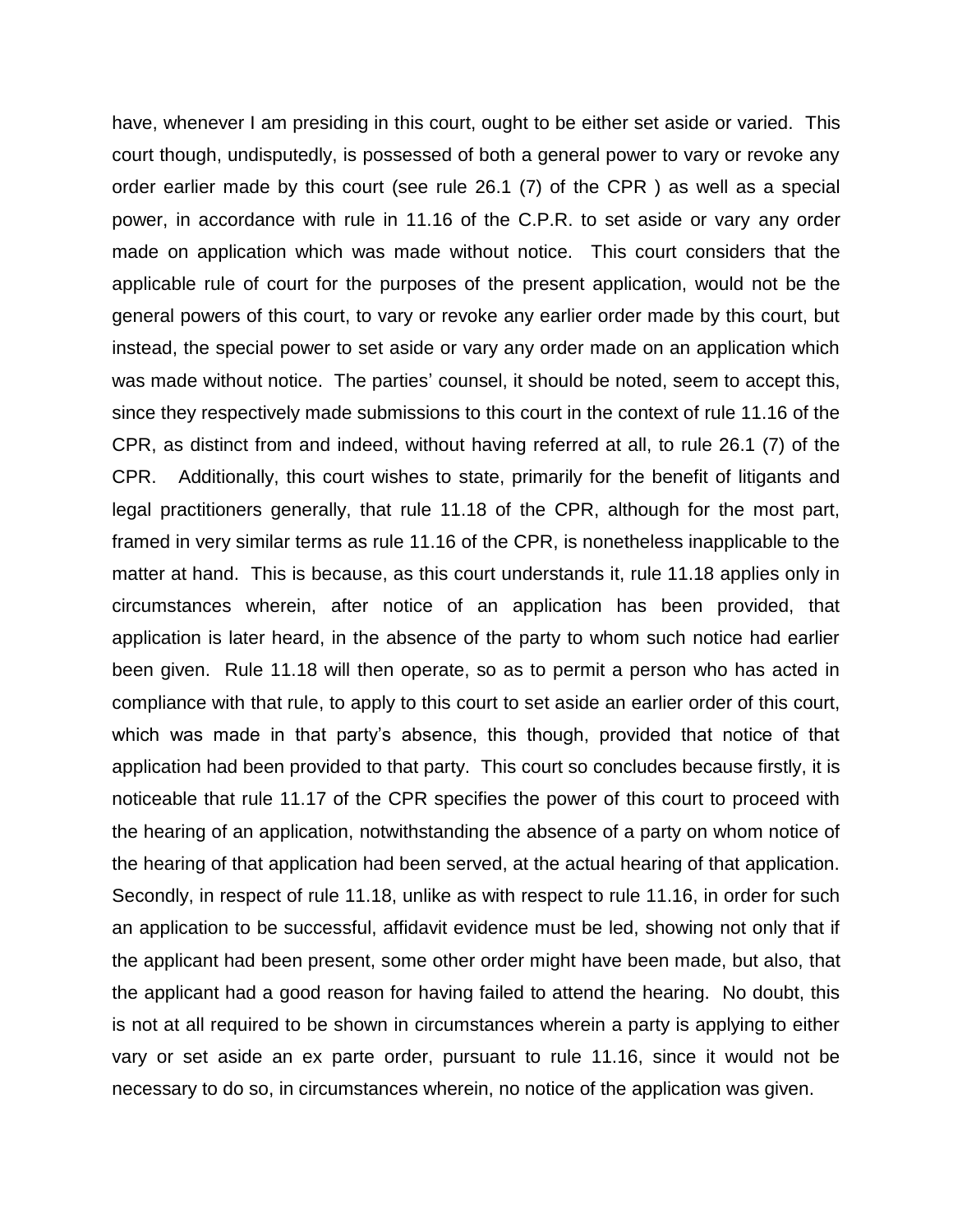[7] What is not in doubt and not disputed at all, is that Mrs. Justice George's order when served on the  $1<sup>st</sup>$  and  $4<sup>th</sup>$  defendants, did not contain any statement informing the  $1<sup>st</sup>$  and  $4<sup>th</sup>$  defendants of the right to make an application to set aside or vary the said order, pursuant to rule 11.16 of the CPR. It is though, accepted by the  $1<sup>st</sup>$  and the  $4<sup>th</sup>$ defendants' counsel, that the rule which requires that the said order contain within it, such a statement, does not, in and of itself, invalidate the service of the said order, such as to render the same a nullity. The  $1<sup>st</sup>$  and  $4<sup>th</sup>$  defendants do though, place significant reliance on the failure of the claimants when having served the relevant order, having failed to comply with the rules of the court in terms of having that statement within same, as being a discretionary factor which must be considered by this court, bearing in mind that this present application for court orders, was also, on the part of the applicants, non-compliant with the applicable rules of court as regards the time period within which, after service of the same, the application 'must' be made. Quite rightly too, although the applicable rule is framed in mandatory terms, counsel for the claimants has not at all contended that the failure on the part of the  $1<sup>st</sup>$  and  $4<sup>th</sup>$ defendants, to have filed this application within the required 14 day period post-service of the court's order on them, has invalidated this application.

[8] This court accepts that it does not automatically follow that failure to comply with any of the mandatorily expressed rules of court comprised within rules 11.16 and 11.18 of the CPR, renders any court proceeding carried out in a manner which is noncompliant, as being invalid, or a nullity. Rule 26.1(8) of the CPR makes it clear that this cannot be so. That rule provides that – '*In special circumstances on the application of a party the court may dispense with compliance with any of these rules*.'

[9] There is no doubt that in respect of the present application, not only did the claimants fail to comply with the rule of court as regards the 'statement' to be included within the order, informing the respondent of the right to make an application under rule 11.16 of the CPR, but insofar as failure to comply with applicable rules of court is concerned, the  $1<sup>st</sup>$  and  $4<sup>th</sup>$  defendants failed to file this application within the required 14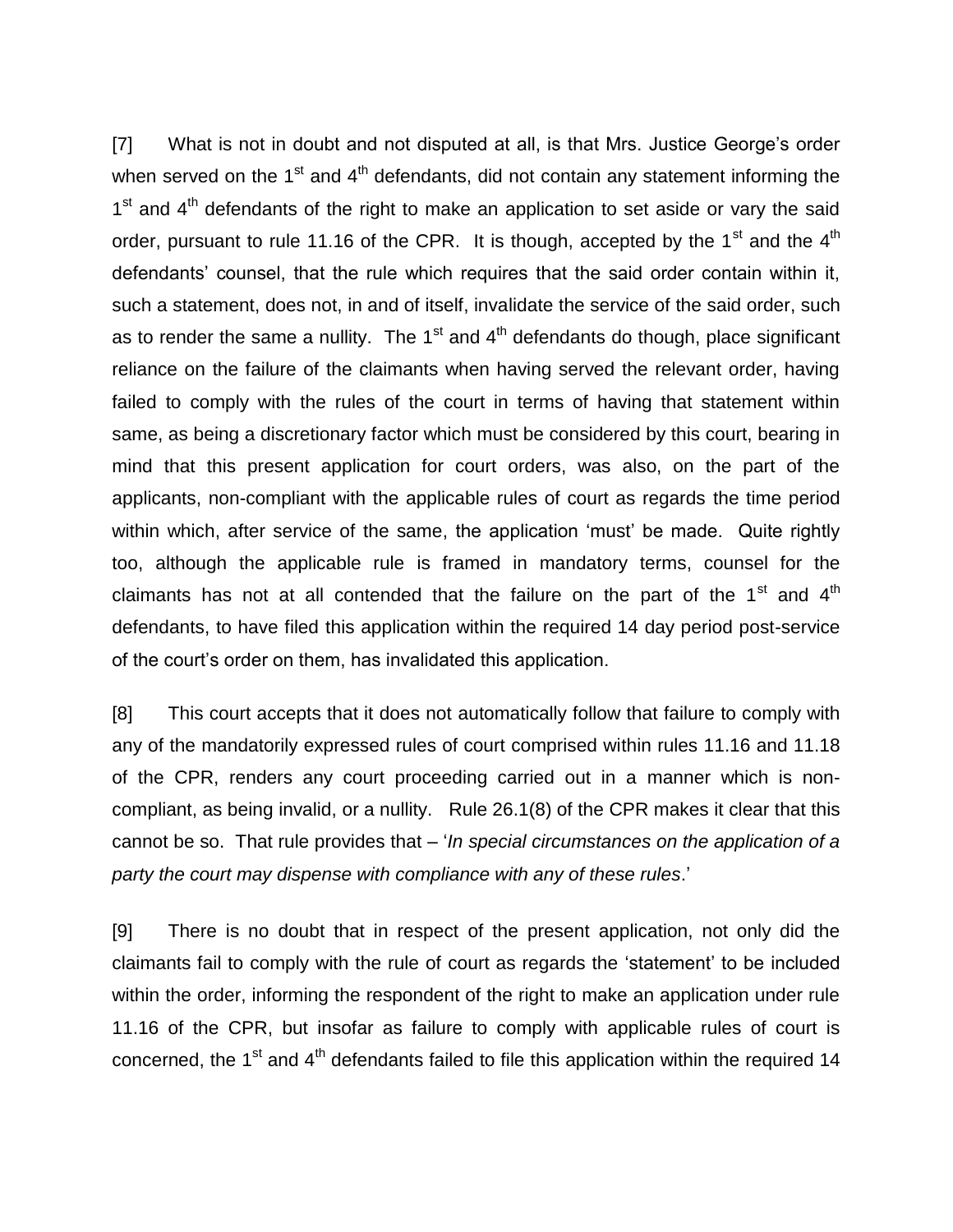day period, post-service of the order of Mrs. Justice George, upon them, via their counsel.

[10] This court can though, upon application of a party and 'in special circumstances' waive non-compliance with any rule of court. Indeed, by virtue of rule 26.9(3) of the CPR this court may make an order to put matters right. As such, the  $1<sup>st</sup>$  and  $4<sup>th</sup>$ defendants contend that although their application was indeed filed out of time, it should be deemed as having been validly filed, insofar as the requisite 'statement' was not contained within the court's order.

[11] This court therefore, does have certain discretionary powers available to it, which can regularize the irregularity which has occurred insofar as the date of filing of the present application is concerned. For the record, it should be noted that the present application was filed on June 19, 2013 and by virtue of certain deeming provisions that exist in Jamaica's rules of court, since the relevant order was, according to what this court has been informed of by the claimants' counsel, served at sometime after 5 p.m. on May 17, 2013, on the office of the  $1<sup>st</sup>$  defendant, to be thus taken as having been duly served on May 20, 2013. As such, this court concludes that this application has been filed at least two weeks (14 days) out of time.

[12] The aforementioned discretionary powers are buttressed in respect of the present application, by rule 26.1(2) (c) of the CPR, which provides that:

> *'Except where these rules provide otherwise, the court may extend or shorten the time for compliance with any rule, practice direction, order or direction of the court even if the application for an extension is made after the time for compliance has passed.'*

[13] Notwithstanding the existence of all of these discretionary powers though, this court cannot and should not be expected to exercise its discretionary powers in a vacuum. That would be capricious and not enure to the interests of justice. Indeed, it would be anathema to the interests of justice, if this court were to do so.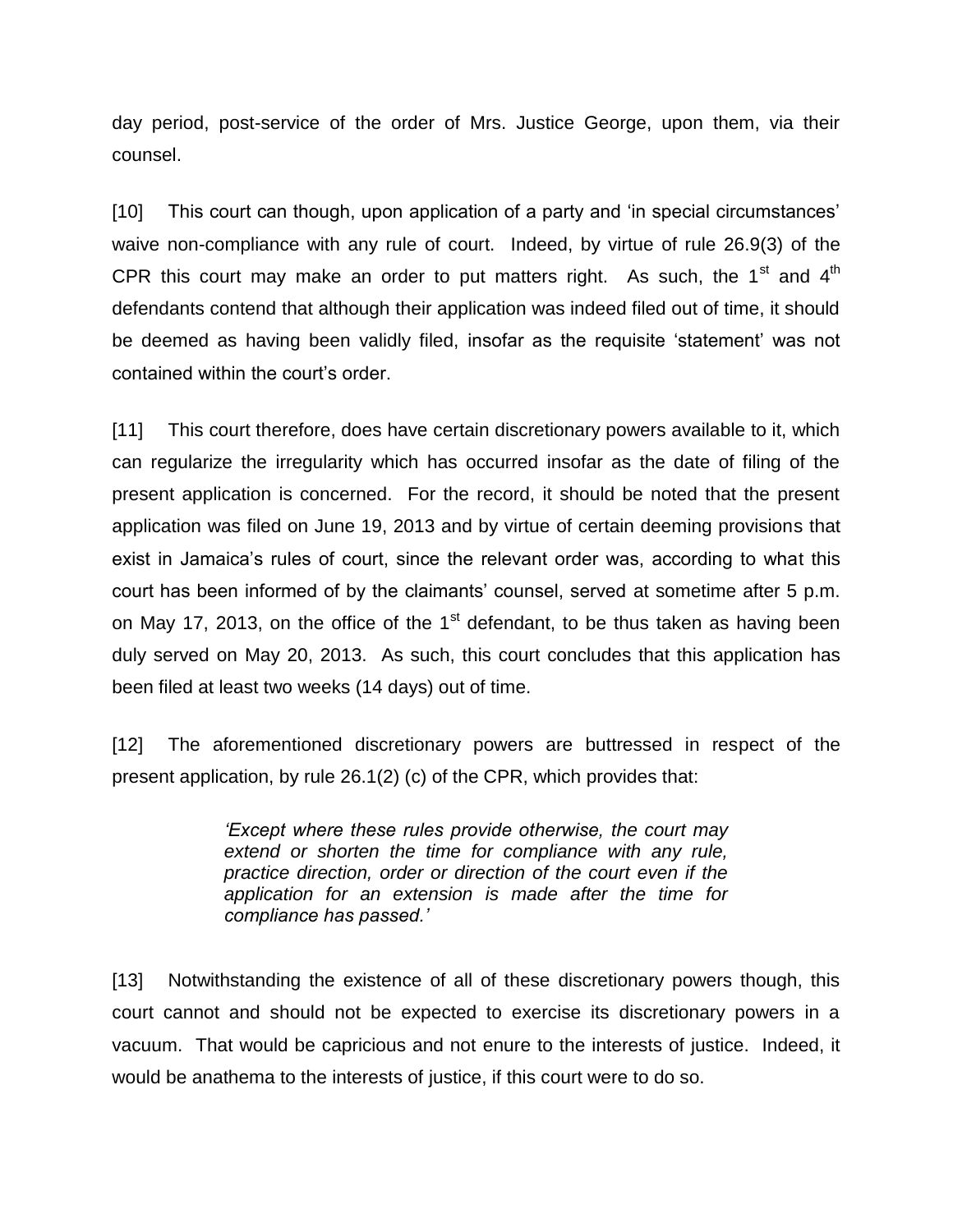[14] The 1<sup>st</sup> and 4<sup>th</sup> defendants' counsel, in respect of his clients' application, did not, it should be noted, ever so much as even apply for an extension of time. This was a point which was raised by counsel for the claimants, in response to the applicants' oral submissions. In any event, if this court is, 'to make an order to put matters right,' arising from the late filing by the  $1<sup>st</sup>$  and  $4<sup>th</sup>$  defendants, of their application, this court must firstly, give consideration to any reason offered as to why that application was filed out of time. The late filing by the  $1<sup>st</sup>$  and  $4<sup>th</sup>$  defendants, of their present application, cannot solely be deemed by this court as having arisen as a consequence of the failure of the claimants to have complied with rule 11.16(3) of the CPR. Whilst this may very well have been a factor leading to this application not having been filed within time, this court should not and indeed, cannot properly presume this to be so. Evidence needs to have been led by the  $1<sup>st</sup>$  and  $4<sup>th</sup>$  defendants, as to why their application was filed out of time and that evidence must go beyond merely setting out the reasons for same, but further, should provide to this court, good as well as credible reasons for said delay. Even beyond that, evidence should have been placed before this court, in support of the present application, as would serve to have provided to this court, a proper basis upon which this court could have properly exercised its discretionary powers, in favour of the applicants. In respect of this application though, the evidence which has been provided to this court in support thereof, has not at all addressed the very pertinent issue of the delay in the filing by the applicants, of their application.

[15] It is true that the claimants and the  $1<sup>st</sup>$  and  $4<sup>th</sup>$  defendants respectively, have been, in different respects, non-compliant with the applicable rule of court – rule 11.16. It is equally true though, that at this time, it is the  $1<sup>st</sup>$  and  $4<sup>th</sup>$  defendants who wish to have this court grant their application to set aside the order of Mrs. Justice George. It is not the claimants who, at this time, are desirous of this court applying in their favour any relief which this court may grant in the exercise of its discretion. In the circumstances, it was incumbent on the applicants – these being the  $1<sup>st</sup>$  and  $4<sup>th</sup>$  defendants, to have satisfied this court as to why its discretion ought to be exercised in their favour, to the extent of granting the application, notwithstanding that the same was filed out of time. The 1<sup>st</sup> and 4<sup>th</sup> defendants have failed to put forward any, or at least, any sufficient basis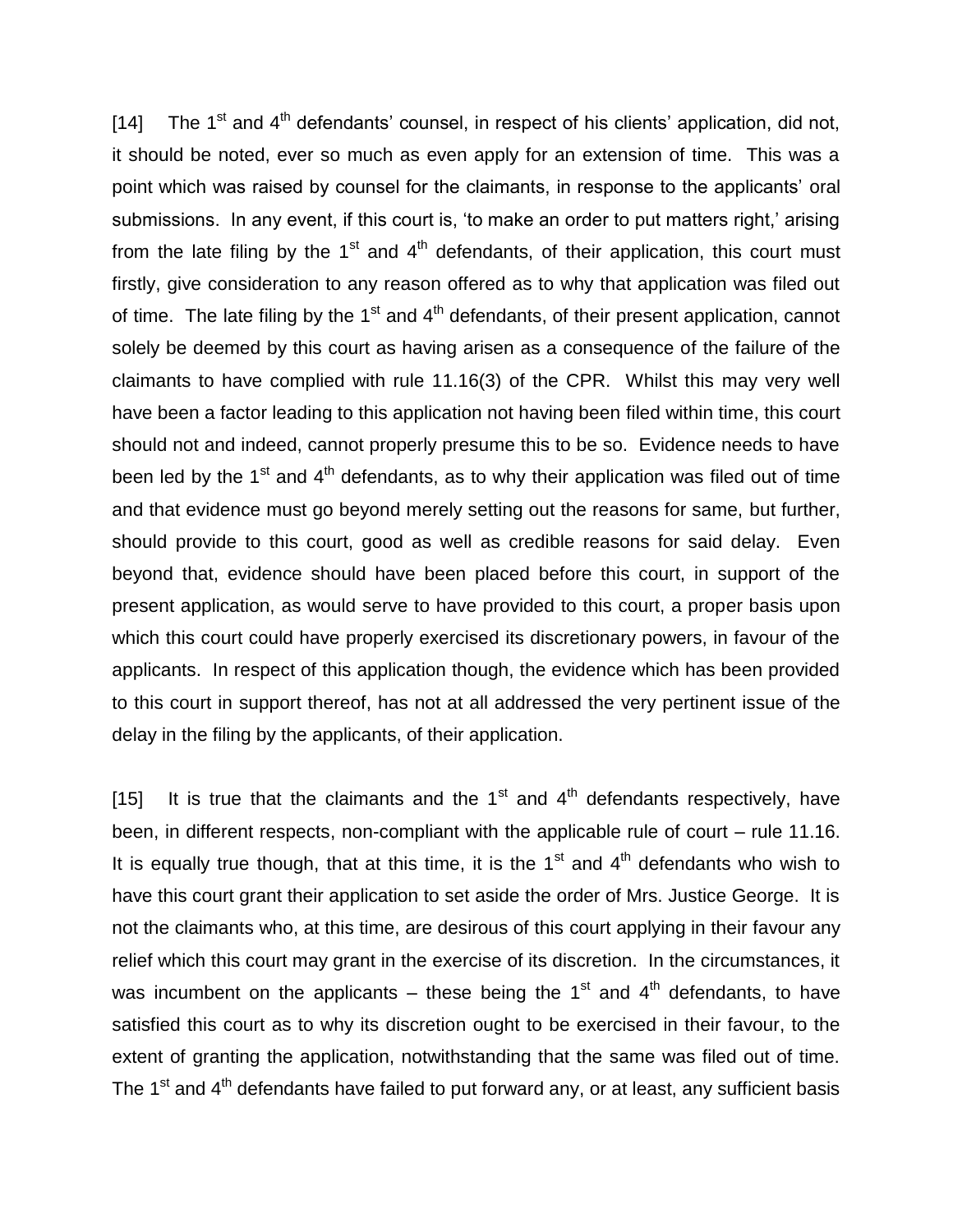upon which this court, ought to exercise its discretion in their favour, in that regard. This court does not accept that the failure of the claimants to have complied with rule 11.16(3), provides any adequate basis for same. This is not only so, because everyone is presumed to know the law and thus, the applicants are presumed to know that they should have applied to set aside the order, within 14 days of the date when the order was served on them, but also because, the applicants have not placed any evidence before this court, as could even remotely assist this court in so much as inferring that it was because they were unaware that an application such as the present one, needed to have been made within the 14 day period after service of the order upon them, that they failed to make their present application, within the time allotted by the applicable rule of court. In fact, the applicants have offered no explanation to this court whatsoever, by means of evidence, as distinct from submissions which have been made from the bar table, by counsel, as to why their application was filed out of time. This court, in order to exercise its discretionary powers in a party's favour, can only properly do so, if evidence has been provided to it, which, at the very least, would properly enable the court, if it accepts such evidence, to act on same and exercise its discretion in favour of the party who/which is applying for that discretion to be so exercised.

[16] In addition, this court is mindful that delays can, in some circumstances, be inimical to the interests of justice and that, as such, if a party requires an extension of time, then such party should show good reason why this court's discretion ought to be exercised in 'his' favour, in that regard. Extensions of time ought never to be permitted as a matter of course. The Court of Appeal of Jamaica has made this clear, time and time again.

[17] This court does have the power to make an order, in exercise solely, of its own initiative. See rule 26.2 of the CPR in that regard. Counsel for the  $1<sup>st</sup>$  and  $4<sup>th</sup>$ defendants, Mr. Braham, Q.C. has urged this court to grant the orders as sought by means of the exercise of this court's own initiative, in the event that this court is not minded to grant the application as made by his clients, because that application was filed out of time. This court though, even if doing so in exercise of its own initiative,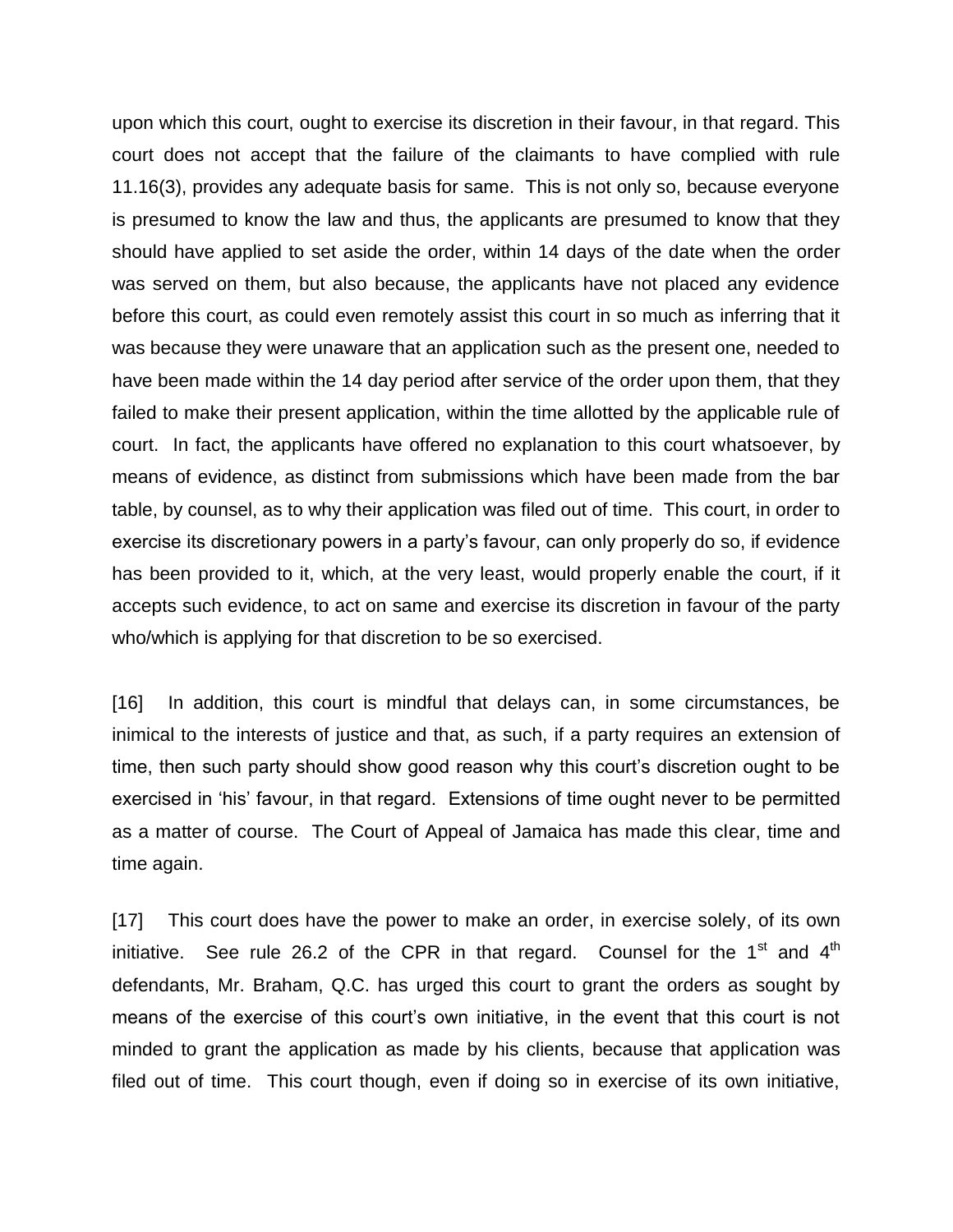ought never to do so and certainly cannot properly do so, capriciously. This court must always, in exercising any power granted to it by rules of court, do so in a manner which enables this court to deal with cases justly. See rule 1.2 of the CPR in that regard. As such, this court must always ensure and indeed, be astute that it has before it an adequate evidentiary basis as would, at the very least, enable this court to exercise powers granted to it as a matter of discretion, in a party's favour. Thus, whilst this court can exercise its discretion and in appropriate cases, make orders in exercise of its own initiative, this court is not omnipotent in the exercise of its lawful authority. This court is bound by law and thus, cannot act outside of the law, nor can it act capriciously, even when it is exercising its discretionary power to make an order as a matter, 'of its own initiative.' In the circumstances, this court is not minded to and will not exercise its discretion in the applicants' favour, in that regard, as no proper basis has been provided to enable this court to do so.

[18] Finally on whether this court ought to grant the  $1<sup>st</sup>$  and  $4<sup>th</sup>$  defendants' application notwithstanding that the same has been filed out of time, this court wishes it to be noted that since no application for an extension of time was ever made by the applicants, this court would, in any event, by virtue of the provisions of rule 11.13 of the CPR, have been unable to have granted an extension of time. This is so because that rule of court provides, in respect of applications for court orders, that- *'An applicant may not ask at any hearing for an order which was not sought in the application unless the court gives permission.'* Thus, insofar as the applicants in respect of the present application, never sought any extension of time, this court would, by virtue of rule 11.13 of the CPR, in any event, have been precluded from granting an extension of time, unless 'special circumstances' were shown. No such 'special circumstances' were shown. Equally too, of course, the applicants have failed, in this court's considered view, to provide to this court, any proper basis upon which this court could conclude that it ought to waive compliance with rule 11.16(2) of the CPR. Furthermore, it should also be noted that even if counsel for the applicants had orally applied for an extension of time, the applicants could, in present circumstances, only properly have made such application orally, if this court had dispensed with the requirement for the application to be made in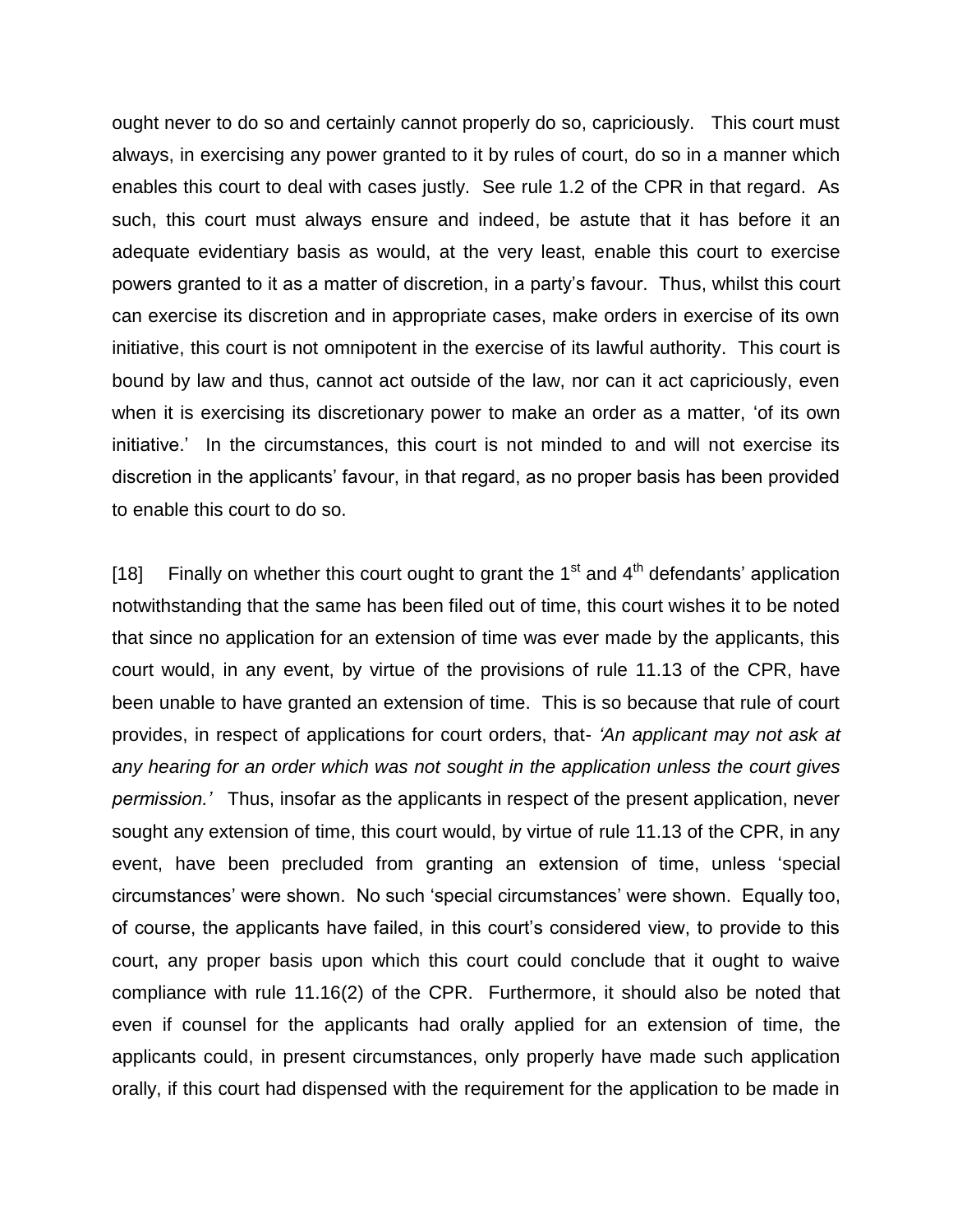writing. Of course, this court did not so dispense with that need, because, to begin with, the applicants made no application for same. Furthermore, it ought always to be noted by litigants and legal practitioners, that as specifically provided for in rule 11.9(2) of the CPR*, 'evidence in support of an application must be contained in an affidavit unless – (a) a rule; (b) a practice direction; or (c) a court order, otherwise provides.'* Rule 26.1(2)(c*)* of the CPR does not otherwise so provide, as regards an application for an extension of time.

[19] Although it is clearly no longer necessary for this court to do so, for the purpose of making its ruling on the present application, nonetheless this court will, very briefly, address its mind as to whether it would, in terms of the substance of the application, have likely agreed with the submissions as made to it, not only by counsel for the applicants, but also, by counsel for the representatives of the  $3<sup>rd</sup>$  defendant's estate, as appointed by this court, to act as administrators ad litem for the purposes of this claim.

[20] In that regard, this court has borne in mind firstly, that since this court is not acting for present purposes, as an appellate court, this situation is not one in which this court is to review the impugned order of my sister Judge and revoke or set aside the same, if, in exercise of its own independent judgment, as now being exercised, this court holds the view that my sister Judge, in exercise of this court's discretion which she had, to have appointed the claimants as administrators ad litem, was then, 'plainly wrong.' That is not the role of this court at present. That would have been the role of an appellate court if the order as made by my sister Judge, as is now being challenged, were to have been, or to hereafter be, challenged before such court. Rule 11.16(1) though, makes it clear that this would not be the role of this court, in addressing its mind to an application such as this. That rule 11.16(1), allows for this court to either set aside or vary an earlier order made by another Judge of this court, if that order arose on an application in respect of which, no notice was given and for the court to then deal with the application again. In other words, this court would then be dealing with the application afresh.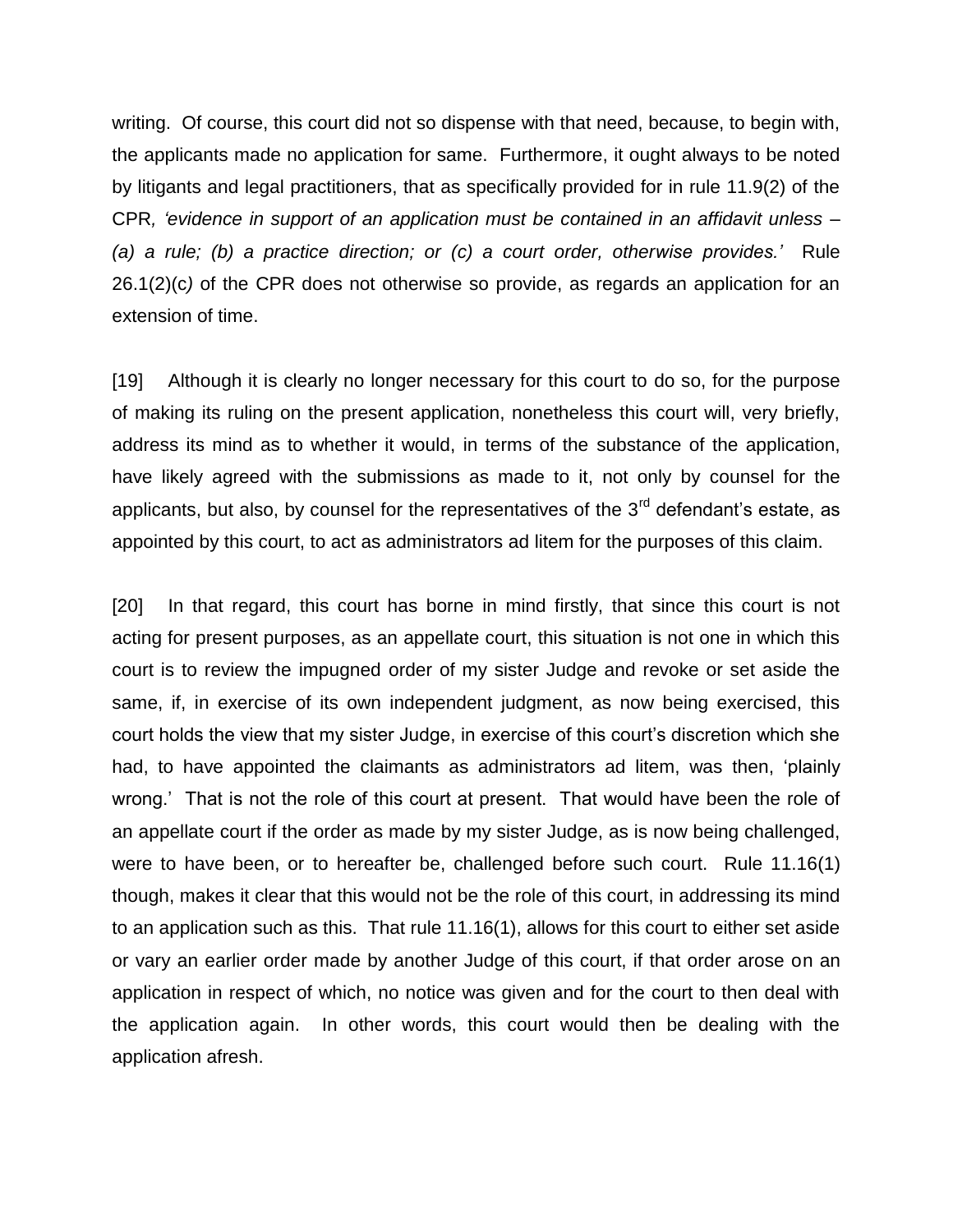[21] If, as presently constituted and with all parties being present on the hearing of the application to appoint the claimants as administrators ad litem in respect of this claim, this court were dealing with the said application afresh, this court has no doubt that it would have adjudicated on same in precisely the same manner as was done by my sister Judge and as is now impugned before this court.

[22] There is no doubt, firstly, that as many legal authorities make it clear, it is a general rule that administrators ad litem will typically be appointed by a court, in circumstances wherein no one has been appointed by the court as an administrator of the deceased's estate and a claim is required to be brought either by that deceased's estate, or alternatively, against that deceased's estate. See: **Parry and Clark** – The Law of Succession,  $(11<sup>th</sup>$  ed.), at p. 439.

[23] The estate of Gilbert Jobson, deceased, has had, as its administrator, the Administrator General, who was appointed in December of 1982. The Administrator General, although being an individual, represents an office established by statute. This claim though, is patently not one which could properly have been instituted by the Administrator General. That office could not have done so, since at least one of the primary aspects of this claim, concerns the challenge of the claimants, to the actions of the Administrator General in that office's administration of the deceased's estate as regards the sale of the property situated at 10 Red Hills road. The office of Administrator General, as it was then constituted, was constituted by the then Administrator General, Mr. Andrew Gyles. The Administrator General's conduct as administrator of the estate of Gilbert Baron Jobson, deceased, is specifically being challenged, as part and parcel of this claim. In fact, it is being challenged to the extent whereby, it is being sought to have the Administrator – General be altogether removed as administrator of the estate of Gilbert Baron Jobson, deceased. In the circumstances, this court takes the view that, if it had to decide on the claimants' application to have been appointed as administrators ad litem for the purposes of pursuing this claim, afresh, it would grant that application, notwithstanding the arguments against same,